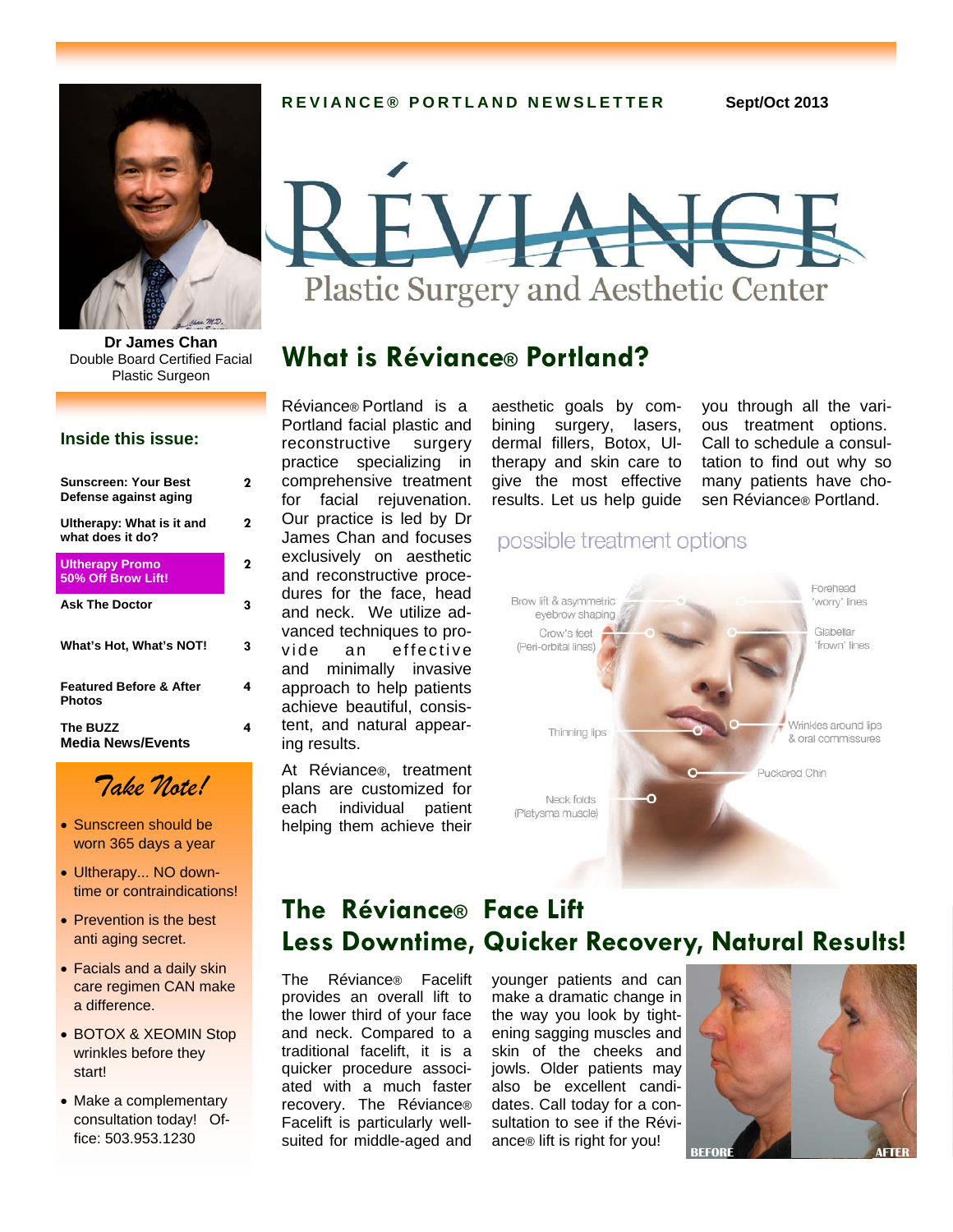Page 2



*Réviance Portland carries a full line of broad spectrum sunscreens...Find out which one is right for you!* 

#### **ULTHERAPY NEWSLETTER 50% OFF SEPT SPECIAL!**

Call our office today for special Ultherapy savings! This month we are featuring the Ultherapy Brow Lift at **50% off!** Just mention "newsletter promo" when you call! **503.953.1230** 

## **SUN SCREEN… YOUR BEST DEFENSE AGAINST AGING!**

**Studies show using sunscreen 365 days a year is one of the best ways to prevent premature aging!** 

**1**. Make sure your sunscreen is labeled<br>"BROAD SPEC- $'BROAD$ TRUM" meaning it protects against both ultraviolet A (UVA) and ultraviolet B (UVB) rays. Both UVA and UVB radiation contribute to the sun's damaging effects, which include sunburn, skin cancer, and premature skin aging.

**2.** Choose an SPF of 30 or greater — only broad spectrum sunscreens with an SPF of 30 or higher can state that they reduce the risk of skin cancer and early skin aging (when used as directed).

**3.** Use sunscreen early sunscreen liberally, and routine reapply after swimming Avoid sun burns, inten-There is no such thing tanning beds as "waterproof" sunscreen. That term is no longer allowed on labels. Any claims of water resistance must indicate whether the sunscreen  $\bullet$ remains effective for 40 minutes or 80 minutes while swimming or sweating, based on standard testing. But wait, there's more! While knowing how to select and use  $\bullet$ the proper sunscreen is an important part of protecting your skin from the sun, these additional

and often. Apply a good should be part of your or excessive sweating. tional tanning, and use of safety measures this summer.

- Wear sun-protective clothing, a widebrimmed hat and UVblocking sunglasses
- Seek the shade, especially between 10 AM and 4 PM
- Use extra caution near water, snow and sand
- Get vitamin D safely through food and supplements.

*Use sunscreen 365 days a year!* 





**CALL FOR A CONSULTATION TODAY… ULTHERAPY IN SEPT FOR RESULTS IN NOVEMBER!** 

**503.953.1230** 

**New You** Spring 2013 "Utherapy can provide lasting results in one

### 60 minute

sexsion."

Ultherapy is a new type of non-surgical, non-invasive procedure that uses ultrasound and the body's own natural healing process to lift, tone,

and tighten loose skin on the brow, neck, and under the chin. The only FDA-cleared procedure to lift skin on these hardto-treat areas, Ultherapy uses the safe, timetested energy of ultrasound to stimulate the deep structural support layers of the skin including those typically addressed in a surgical facelift—without disturbing the surface of the skin.

#### **NATURAL NOTICABLE RESULTS**

Now there's a way to stand firm in the face of gravity—on your terms. With Ultherapy, there's no downtime, no foreign substances, no radical change; just a healthy revving-up on the inside for a natural, noticeable effect on the outside.

With Ultherapy, you can go about your day after a single, 60-90 minute in-office procedure. You may notice a short-term "boost" but the natural process of creating new, more elastic, collagen builds over time—much like the effect that exercise has on building muscle *(but without the multiple workouts!).*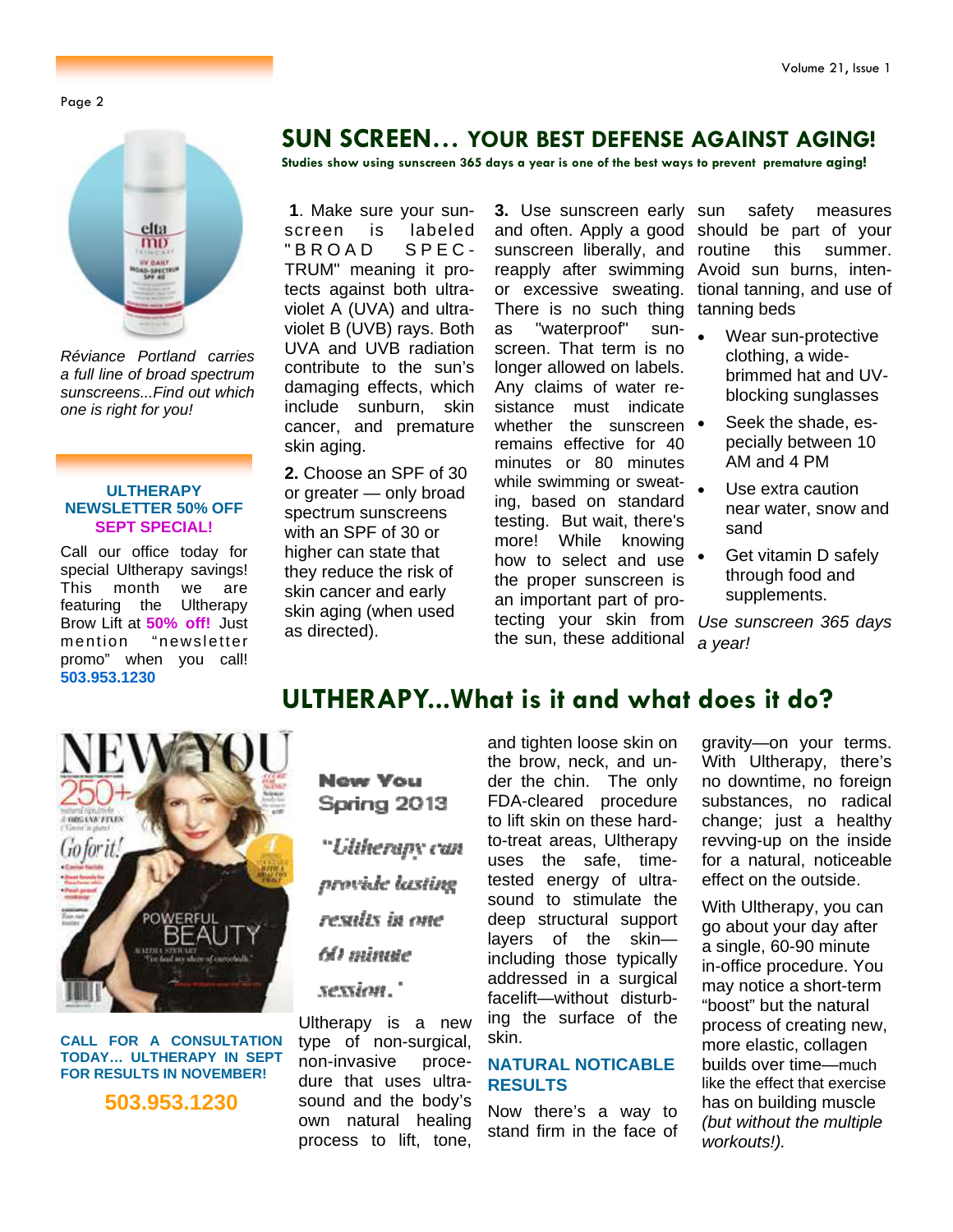# **ASK THE DOCTOR**

### **By Dr James Chan**

#### **1. How long do the results of an Ultherapy procedure last?**

Depending on how quickly your body breakdowns collagen will determine how long your results will last. Everyone naturally breaks down collagen and there is no way to predict what your specific time line will be. This is why having more than one Ultherapy treatment over the course of time can help maintain or increase your collagen levels. Consult with a board certified facial plastic surgeon to see if you are a good candidate for Ultherapy or if there are alternatives for anti-aging that may be a better option for you.

#### **2. How is a Face Lift different than a Mini-face Lift or Mid-Face Lift?**

Most "face lifts" pertain to lifting the lower face and neck and sometimes eyelid surgery or a brow lift is included. A face lift typically means lifting and trimming excess skin and, most importantly tightening the underlying muscle layer (SMAS). There are many versions of the "mini-lift" and most do not adequately address the underlying muscle (SMAS) layer which leads to inadequate lifting, or decreased longevity of the procedure. However, there are situations in which a mini-lift might be appropriate, and you should talk to your facial plastic surgeon specifically about whether you are a good candidate. Addressing and treating the mid-face, the area around your nose and mouth, is a challenging area because the treatment options do carry some risk to the facial nerve, and the outcomes can vary. Depending on what technique is used, combined with the surgeon's skill, can determine the length of recovery time. Discuss your options with a board certified facial plastic surgeon to determine if you are a good candidate for any of these procedures.

#### **3. How long is Asian Double Eyelid Surgery recovery time?**

Recovery time for double eyelid surgery is about one week. However, if you are concerned about scars and residual swelling you may need to plan for a longer recovery time. It's hard to predict specific healing/recovery times because everybody is different. Consult with a board certified facial plastic surgeon to see if you are a candidate for double eyelid surgery and based on your personal health history what your recovery time may be.

#### **4. What's the difference between Ultherapy and Laser Skin Resurfacing?**

Ultherapy treats underneath the skin so it will do nothing for hyperpigmentation, and very little for texture, fine lines, wrinkles or pore size but, it does tighten and lift skin. So, it's a great treatment to combine with laser skin resurfacing because the laser treats the surface of the skin. The best treatment/technology for laser skin resurfacing is a CO2 fractional laser. This laser is considered the most effective treatment for combating wrinkles, aging, and many other skin imperfections on the surface level. It's important to consult with a board certified facial plastic surgeon to see if you are a good candidate for either Ulthera or laser skin resurfacing and to discuss the possible risks and benefits of both.



**Dr James Chan**  Double Board Certified Facial Plastic Surgeon

*"Trust your face to a board certified facial plastic surgeon!"*

"Ultherapy opens up an entirely new realm of treatment possibilities because it's ultrasound and penetrates non~ invasively."



## **WHAT'S HOT… WHAT'S NOT!**

#### 1. BELOTERO BALANCE®

This is the latest and greatest dermal filler for lines that are narrow and shallow, and often difficult to correct. Say goodbye to vertical upper lip lines!

#### 2. XEOMIN®

Watch out BOTOX®...Botox is always hot but, Xeomin is the new kid on the block! Try it, you will like it and find out what extra special incentives come with it! Call our office today!

#### **HOT NOT!**

3. THERMAGE®

We put Thermage® back in the box years ago and replaced it with Ultherapy® Ultrasound energy goes deep below the surface of the skin and penetrates non~ invasivly. No downtime